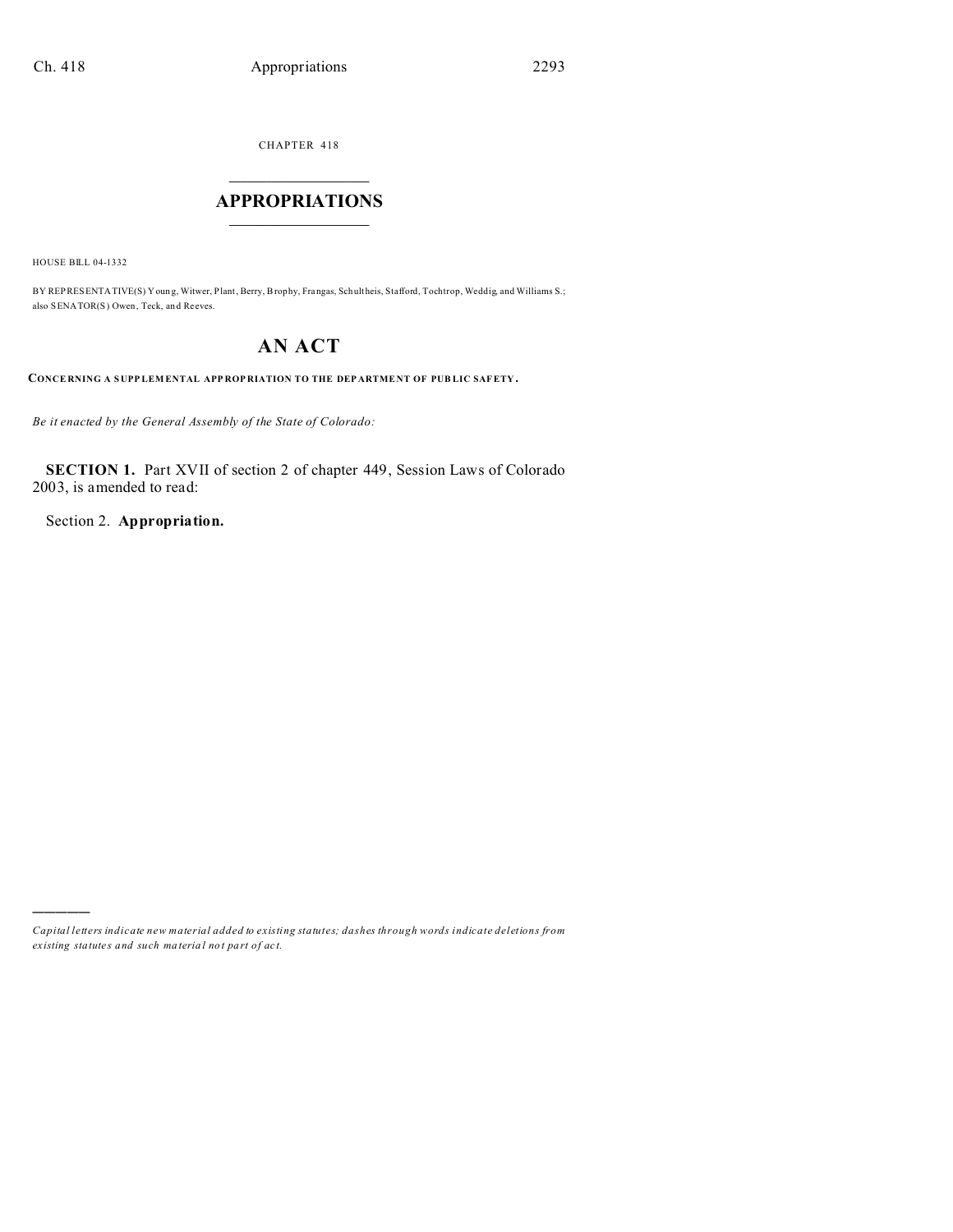| Ch. 418 | Appropriations | 2294<br>--<br>$\sim$ |
|---------|----------------|----------------------|
|         |                |                      |

|                                 |                           |              |                               |                                                | <b>APPROPRIATION FROM</b> |                                       |                         |
|---------------------------------|---------------------------|--------------|-------------------------------|------------------------------------------------|---------------------------|---------------------------------------|-------------------------|
|                                 | ITEM &<br><b>SUBTOTAL</b> | <b>TOTAL</b> | <b>GENERAL</b><br><b>FUND</b> | <b>GENERAL</b><br><b>FUND</b><br><b>EXEMPT</b> | CASH<br><b>FUNDS</b>      | CASH<br><b>FUNDS</b><br><b>EXEMPT</b> | FEDERAL<br><b>FUNDS</b> |
|                                 | $\mathbb{S}$              | $\mathbb{S}$ | $\mathbb S$                   | \$                                             | \$                        | \$                                    | \$                      |
|                                 |                           |              |                               | <b>PART XVII</b>                               |                           |                                       |                         |
|                                 |                           |              |                               | DEPARTMENT OF PUBLIC SAFETY                    |                           |                                       |                         |
| (1) EXECUTIVE DIRECTOR'S OFFICE |                           |              |                               |                                                |                           |                                       |                         |
| (A) Administration              |                           |              |                               |                                                |                           |                                       |                         |
| Personal Services               | 1,849,408                 |              | 95,744                        |                                                |                           | 1,753,664                             |                         |
|                                 | 1,954,047                 |              |                               |                                                |                           | 1,858,303 <sup>ª</sup>                |                         |
|                                 |                           |              |                               |                                                |                           | $(27.5$ FTE)                          |                         |
|                                 |                           |              |                               |                                                |                           | $(29.5$ FTE)                          |                         |
| Health, Life, and Dental        | 2,868,769                 |              | 554,133                       |                                                | 132,552                   | 2,024,602                             | 157,482                 |
|                                 |                           |              |                               |                                                | $143,086^b$               | $2,020,314^{\circ}$                   | 151,236                 |
| Short-term Disability           | 96,514                    |              | 17,971                        |                                                | $3,421^{\circ}$           | $71,405$ <sup>+</sup>                 | 3,717                   |
|                                 |                           |              |                               |                                                | $4,347^b$                 | 70,902 <sup>d</sup>                   | 3,294                   |
| Salary Survey and Senior        |                           |              |                               |                                                |                           |                                       |                         |
| <b>Executive Service</b>        | 2,568,781                 |              | 545,503                       |                                                | $93,265^b$                | 1,843,984°                            | 86,029                  |
| Shift Differential              | 215,262                   |              | 45,345                        |                                                | $38,658^b$                | $131,259$ <sup>f</sup>                |                         |
| Workers' Compensation           | 1,113,617                 |              |                               |                                                |                           | $1, 113, 617$ (T) <sup>g</sup>        |                         |
| <b>Operating Expenses</b>       | 157,857                   |              |                               |                                                |                           | $157,857(T)^{s}$                      |                         |
| Legal Services for 2,113        |                           |              |                               |                                                |                           |                                       |                         |
| hours                           | 128,449                   |              |                               |                                                |                           | $128,449(T)^{s}$                      |                         |
| Purchase of Services from       |                           |              |                               |                                                |                           |                                       |                         |
| Computer Center                 | 36,922                    |              |                               |                                                |                           | 36.9                                  |                         |
|                                 |                           |              |                               |                                                |                           |                                       |                         |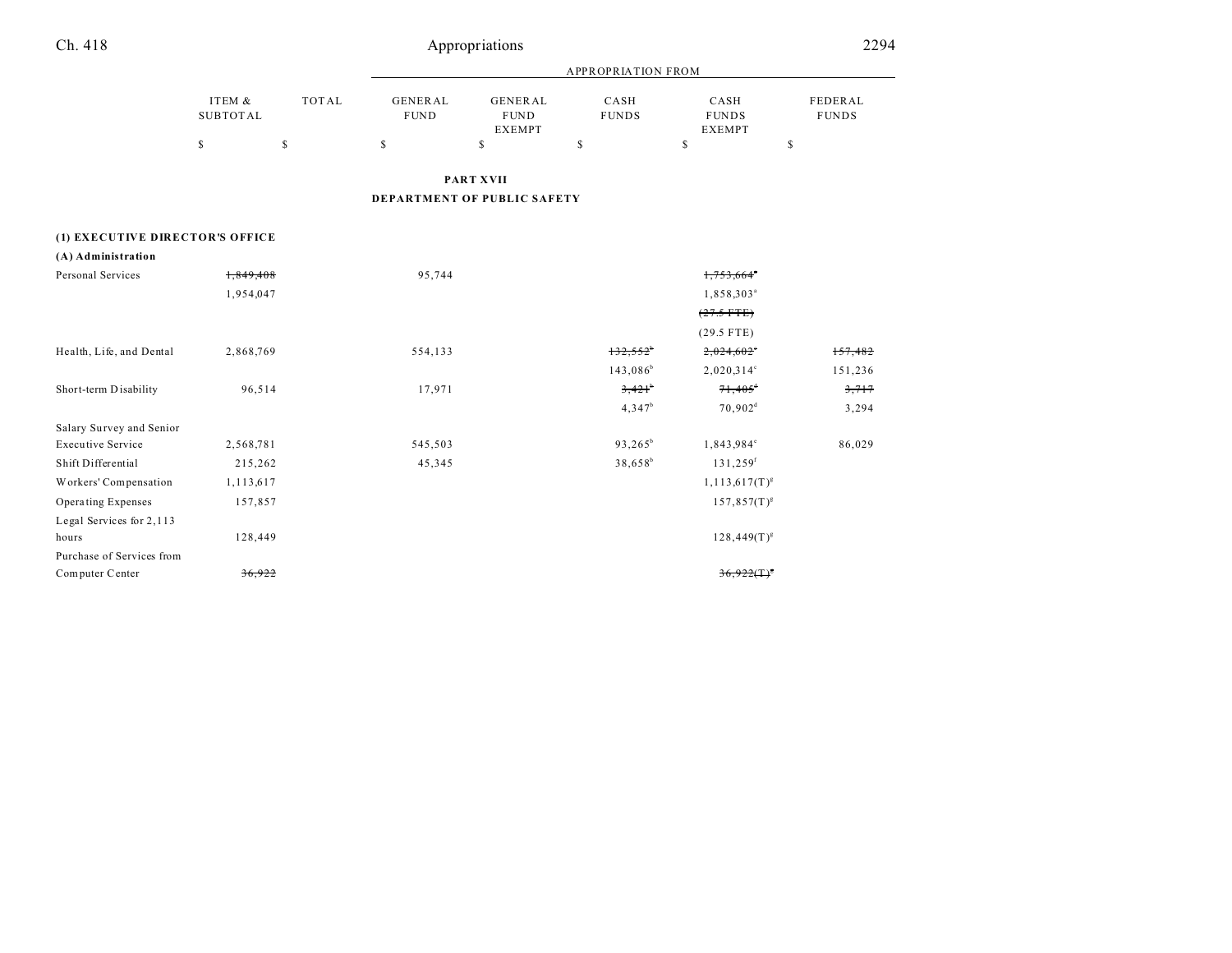|                          | 50,982     |           |                       | $50,982(T)^{g}$        |       |
|--------------------------|------------|-----------|-----------------------|------------------------|-------|
| Pueblo Data Entry Center |            |           |                       |                        |       |
| Payments                 | 8,486      | 4,201     |                       |                        | 4,285 |
| Multiuse Network         |            |           |                       |                        |       |
| Payments                 | 1,323,351  | 1,085,463 |                       | 237,888                |       |
|                          | 1,267,743  | 789,538   |                       | 478,205 <sup>h</sup>   |       |
| Payment to Risk          |            |           |                       |                        |       |
| Management and           |            |           |                       |                        |       |
| Property Funds           | 446,041    |           |                       | 446.041(T)             |       |
|                          | 437,009    |           |                       | 437,009 <sup>a</sup>   |       |
| Vehicle Lease Payments   | 16,246     |           | 231 <sup>b</sup>      | 16,015(                |       |
|                          | 45,956     | 19,251    | $3,021^b$             | $23,684(T)^{i}$        |       |
| Leased Space             | 1,043,955  | 107,589   | $17,802^b$            | 918,564                |       |
|                          | 1,077,955  |           |                       | 952,564 <sup>j</sup>   |       |
| Capitol Complex Leased   |            |           |                       |                        |       |
| Space                    | 803,537    |           | $2,865^{\circ}$       | $800,672$ <sup>*</sup> |       |
|                          | 828,423    |           | $2,874^b$             | 825,549 <sup>k</sup>   |       |
| Communications Services  |            |           |                       |                        |       |
| Payments                 | 456,450    | 30,925    | $6,737$ <sup>b</sup>  | 416,830                | 1,958 |
|                          | 445,649    | 10,428    | $9,260^{\rm b}$       | 422,487                | 3,474 |
| Utilities                | 87,407     |           |                       | $87,407^{\rm m}$       |       |
| Distributions to Local   |            |           |                       |                        |       |
| Government               | 50,000     |           | $50,000$ <sup>n</sup> |                        |       |
|                          | 13,271,052 |           |                       |                        |       |
|                          | 13,402,906 |           |                       |                        |       |
|                          |            |           |                       |                        |       |

<sup>a</sup> Of these amount, AMOUNTS, \$2,149,813(T) \$2,245,420(T) shall be from indirect cost recoveries and \$49,892 SHALL BE from the Highway Users Tax Fund.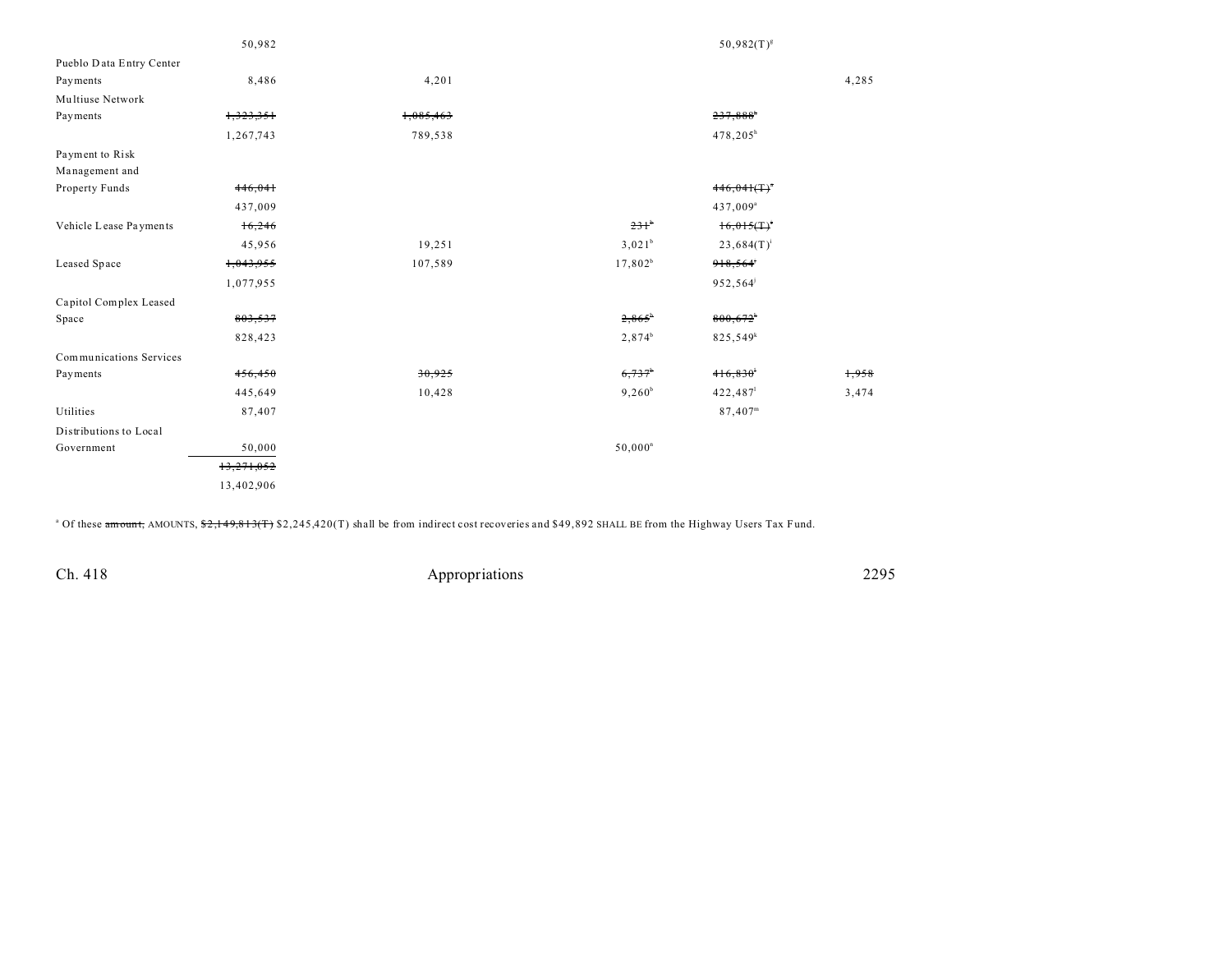## Ch. 418 **Ch.** 2296

|          |              | APPROPRIATION FROM |                |              |               |              |  |
|----------|--------------|--------------------|----------------|--------------|---------------|--------------|--|
| ITEM &   | <b>TOTAL</b> | GENERAL            | <b>GENERAL</b> | CASH         | CASH          | FEDERAL      |  |
| SUBTOTAL |              | <b>FUND</b>        | <b>FUND</b>    | <b>FUNDS</b> | <b>FUNDS</b>  | <b>FUNDS</b> |  |
|          |              |                    | <b>EXEMPT</b>  |              | <b>EXEMPT</b> |              |  |
|          |              |                    |                |              |               |              |  |

<sup>b</sup> These amounts shall be from various sources of cash funds and the Division of Wildlife for dispatch services.

Of this amount, \$1,902,490 shall be from the Highway Users Tax Fund, \$26,288(T) shall be from user state agencies for dispatch services, \$16,475(T) shall be from the capitol complex leased space rent proceeds transferred from the Department of Personnel, and \$79,349 \$75,061 shall be from various sources of cash funds exempt. d Of this amount, \$62,521 shall be from the Highway Users Tax Fund, \$592(T) shall be from user state agencies for dispatch services, \$91(T) shall be from the capitol complex leased space rent proceeds transferred from the Department of Personnel, and \$8,201 \$7,698 shall be from various sources of exempt cash funds. <sup>o</sup>Of this amount, \$1,728,326 shall be from the Highway Users Tax Fund, \$25,711(T) shall be from user state agencies for dispatch services, \$9,235(T) shall be from the

capitol complex leased space rent proceeds transferred from the D epartment of Personnel, and \$80,712 shall be from various sources of exempt cash funds.

<sup>f</sup>Of this amount, \$11 7,8 33 shall be from the Highway Users Tax Fu nd, and \$ 13 ,42 6 shall be from variou s sources of exempt cash funds.

<sup>8</sup>These amounts shall be from indirect cost recoveries.

h Of this amount, \$24 0,31 7(T) SHALL BE FROM INDIRECT COST RECOVERIES, \$1 95 ,393 (T) shall be FROM transfers from other opera ting line items or lea se purcha se equipment line items in the Department, and \$42,495 shall be from the Highway Users Tax Fund.

<sup>1</sup> Of this amount, \$15,667(T) \$18,598 shall be from indirect cost recoveries, RECOVERIES and \$348(T) \$5,086 shall be from Limited Gaming funds appropriated in the Depa rtment of Revenu e.

<sup>j</sup> Of this amount, \$459,143 shall be from the Highway Users Tax Fund,  $\frac{6411,898(T)}{T}$ \$445,898(T) shall be from indirect cost recoveries, and \$47,523 shall be from variou s sources of exempt cash funds.

 $k$  of this amount,  $405,443$ ( $\text{m/s}$ )  $397,484$ (T) shall be from indirect cost recoveries,  $3364,041$  \$399,218 shall be from the Highway Users Tax Fund, and  $331,188$  \$28,847 shall be from various sources of exempt cash funds.

<sup>1</sup>Of this amount,  $\frac{408,807}{100}$  \$408,572 shall be from the Highway Users Tax Fund, \$7,627(T) shall be from indirect cost RECOVERIES, and \$396 \$6,288 SHALL BE from variou s sources of exempt cash funds.

<sup>m</sup> Of this amount, \$85,907 shall be from the Highway Users Tax Fund and \$1,500(T) shall be from Limited Gaming funds appropriated in the Department of Revenue.

<sup>n</sup>This amount shall be from the Hazardous Materials Safety Fund pursuant to Section 42-20-107, C.R.S.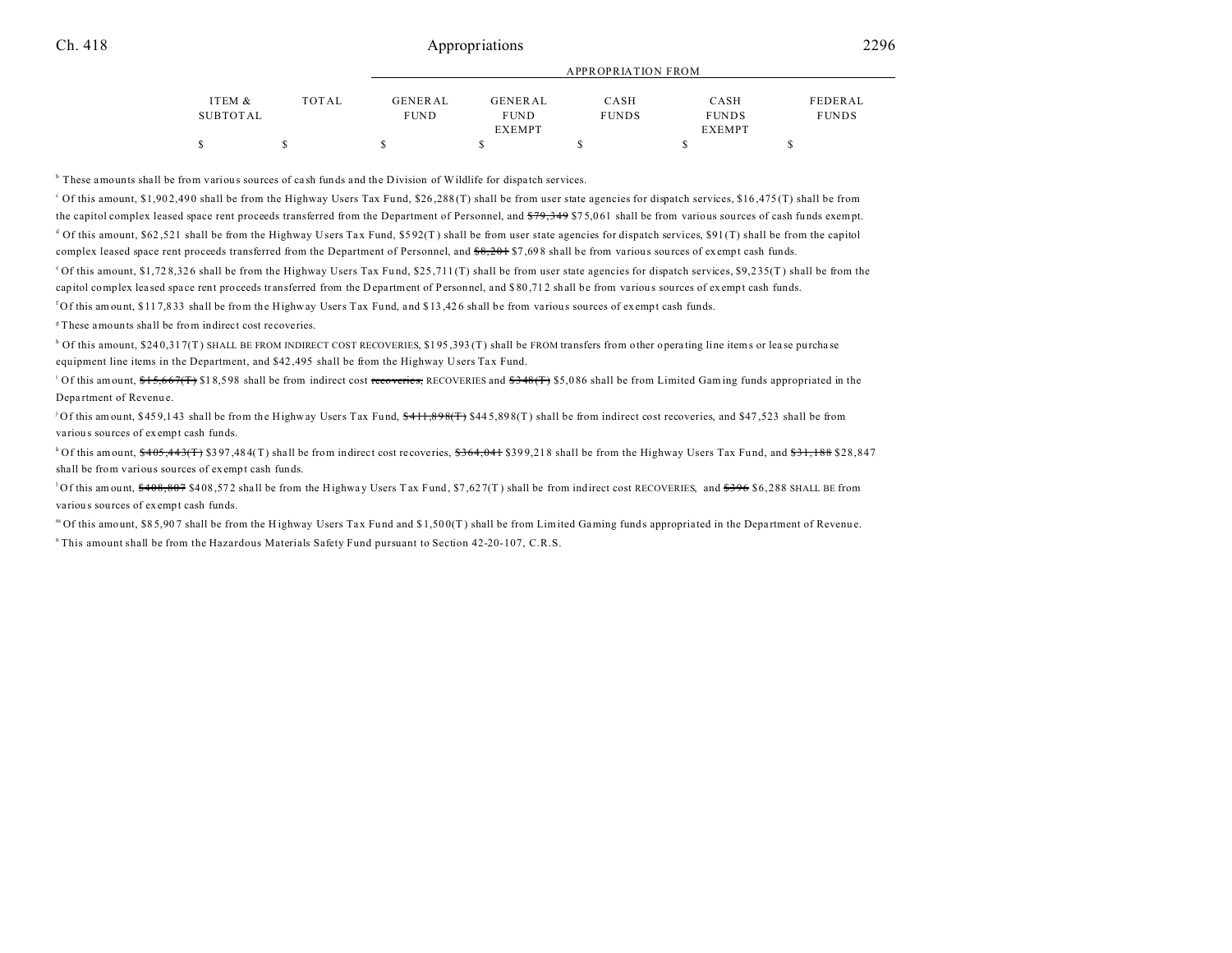## **(B) Special Programs**

| $(D)$ operations and                                               |            |                                                                                                                        |                  |         |
|--------------------------------------------------------------------|------------|------------------------------------------------------------------------------------------------------------------------|------------------|---------|
| (1) Witness Protection                                             |            |                                                                                                                        |                  |         |
| Program                                                            | 50,000     |                                                                                                                        | $50,000^a$       |         |
|                                                                    |            |                                                                                                                        |                  |         |
|                                                                    |            | <sup>a</sup> This amount shall be from reserves in the Witness Protection Fund pursuant to Section 24-33.5-106, C.R.S. |                  |         |
|                                                                    |            |                                                                                                                        |                  |         |
| (2) Colorado Integrated                                            |            |                                                                                                                        |                  |         |
| Criminal Justice                                                   |            |                                                                                                                        |                  |         |
| Information System                                                 |            |                                                                                                                        |                  |         |
| $(CICJIS)^{8, 168}$                                                |            |                                                                                                                        |                  |         |
| Personal Services                                                  | 965,844    | 13,979                                                                                                                 | $752,265(T)^{a}$ | 199,600 |
|                                                                    |            |                                                                                                                        | $(5.0$ FTE)      |         |
| Operating Expenses                                                 | 326,502    | 57,747                                                                                                                 | $68,755(T)^{a}$  | 200,000 |
| Leased Equipment                                                   | 24,000     |                                                                                                                        | $24,000(T)^{a}$  |         |
|                                                                    | 1,316,346  |                                                                                                                        |                  |         |
|                                                                    |            |                                                                                                                        |                  |         |
| <sup>a</sup> These amounts shall be from indirect cost recoveries. |            |                                                                                                                        |                  |         |
|                                                                    |            |                                                                                                                        |                  |         |
|                                                                    | 14,037,398 |                                                                                                                        |                  |         |

14,769,252

## **(2) COLORADO STATE PATROL<sup>169</sup>**

| Colonel, Lt. Colonels,  |              |                      |                     |
|-------------------------|--------------|----------------------|---------------------|
| Majors, and Captains    | 3,174,005    |                      | $3,174,005^{\circ}$ |
|                         |              |                      | $(33.0$ FTE)        |
| Sergeants, Technicians, |              |                      |                     |
| and Troopers            | 37, 326, 214 | 764.768 <sup>b</sup> | 36,561,446°         |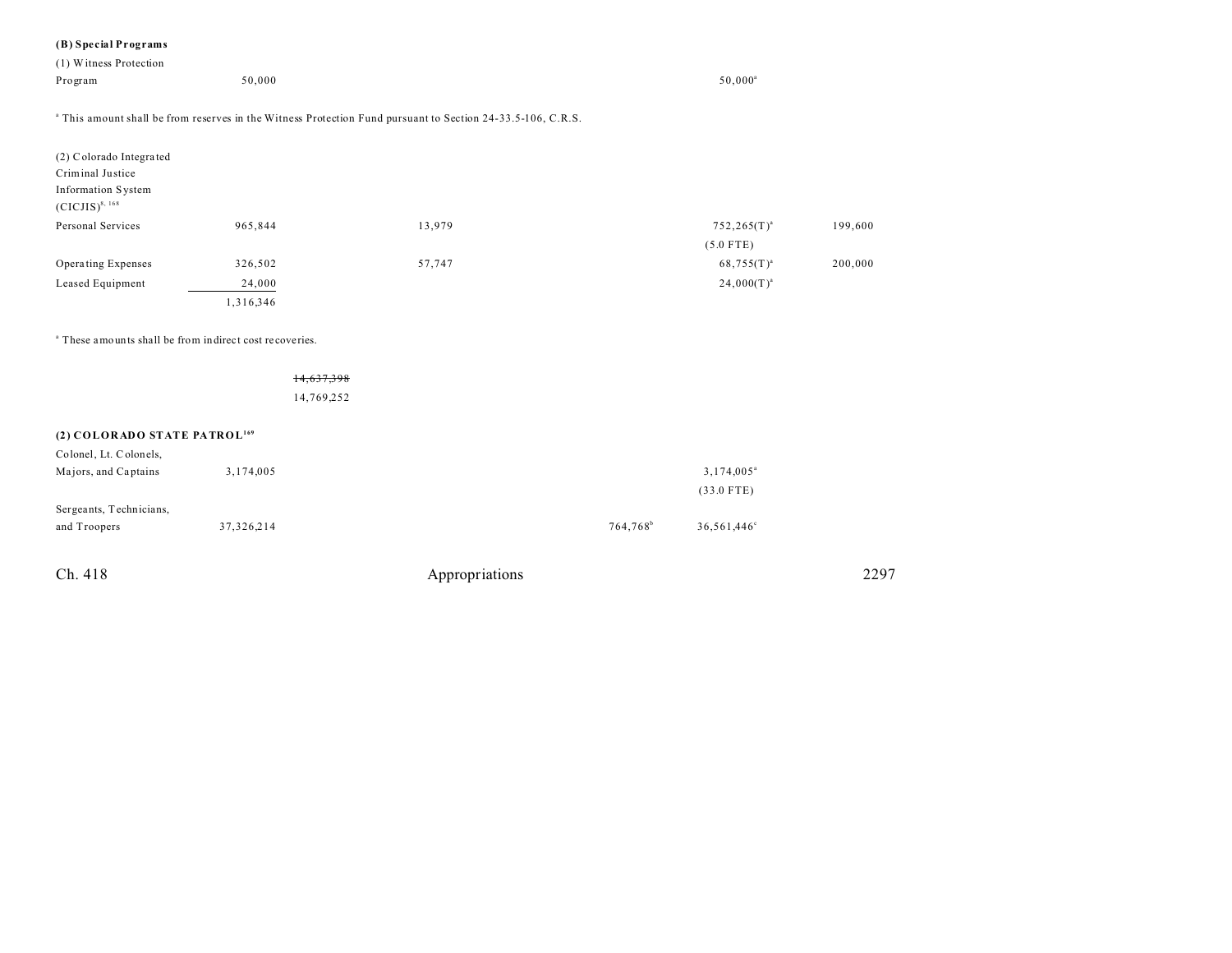|                              |                           |              | <b>APPROPRIATION FROM</b>     |                                                |                      |                                       |                         |  |
|------------------------------|---------------------------|--------------|-------------------------------|------------------------------------------------|----------------------|---------------------------------------|-------------------------|--|
|                              | ITEM &<br><b>SUBTOTAL</b> | <b>TOTAL</b> | <b>GENERAL</b><br><b>FUND</b> | <b>GENERAL</b><br><b>FUND</b><br><b>EXEMPT</b> | CASH<br><b>FUNDS</b> | CASH<br><b>FUNDS</b><br><b>EXEMPT</b> | FEDERAL<br><b>FUNDS</b> |  |
|                              | $\mathbb{S}$              | $\mathbb{S}$ | \$                            | \$                                             | \$                   | \$                                    | \$                      |  |
|                              |                           |              |                               |                                                | $(13.0$ FTE)         | $(564.6$ FTE)                         |                         |  |
| Civilians                    | 4,447,930                 |              |                               |                                                | 53,207 <sup>d</sup>  | 4,394,723°                            |                         |  |
|                              |                           |              |                               |                                                | $(2.0$ FTE)          | $(79.5$ FTE)                          |                         |  |
| Retirements                  | 400,000                   |              |                               |                                                |                      | $400,000^a$                           |                         |  |
| Overtime                     | 1,122,994                 |              |                               |                                                | 74, 137 <sup>b</sup> | $1,048,857$ <sup>f</sup>              |                         |  |
| Operating Expenses           | 6,538,181                 |              |                               |                                                | 399,548 <sup>b</sup> | 6,138,633 <sup>s</sup>                |                         |  |
| Vehicle Lease Payments       | 4,325,305                 |              |                               |                                                | $94,292^{\circ}$     | $4,204,629$ <sup>*</sup>              | 26,384                  |  |
|                              | 3,462,902                 |              |                               |                                                | 89,573 <sup>b</sup>  | 3,356,967h                            | 16,362                  |  |
| Dispatch Services            | 5,897,318                 |              |                               |                                                | 477, 293             | 5,414,307                             | 5,718                   |  |
|                              |                           |              |                               |                                                | $(11.0$ FTE)         | $(123.1$ FTE)                         |                         |  |
| <b>State Patrol Training</b> |                           |              |                               |                                                |                      |                                       |                         |  |
| Academy                      | 2,093,026                 |              |                               |                                                | 85,538 <sup>i</sup>  | $2,007,488$ <sup>k</sup>              |                         |  |
|                              |                           |              |                               |                                                | $(1.0$ FTE)          | $(16.0$ FTE)                          |                         |  |
| Highway Safety Grants        | 500,000                   |              |                               |                                                |                      | $500,000(T)^1$                        |                         |  |
| Aircraft Pool                | 472,399                   |              |                               |                                                | $9,900^b$            | $462,499$ <sup>m</sup>                |                         |  |
|                              |                           |              |                               |                                                |                      | $(6.0$ FTE)                           |                         |  |
| Aircraft Engine Reserve      | 180,000                   |              |                               |                                                |                      | $180,000(T)^n$                        |                         |  |
| Capitol and Governor's       |                           |              |                               |                                                |                      |                                       |                         |  |
| Security                     | 1,985,284                 |              | 1,246,091                     |                                                |                      | 739,193(1)                            |                         |  |
|                              |                           |              | 1,542,016                     |                                                |                      | $443,268(T)$ °                        |                         |  |
|                              |                           |              | $(23.0$ FTE)                  |                                                |                      | $(13.0$ FTE)                          |                         |  |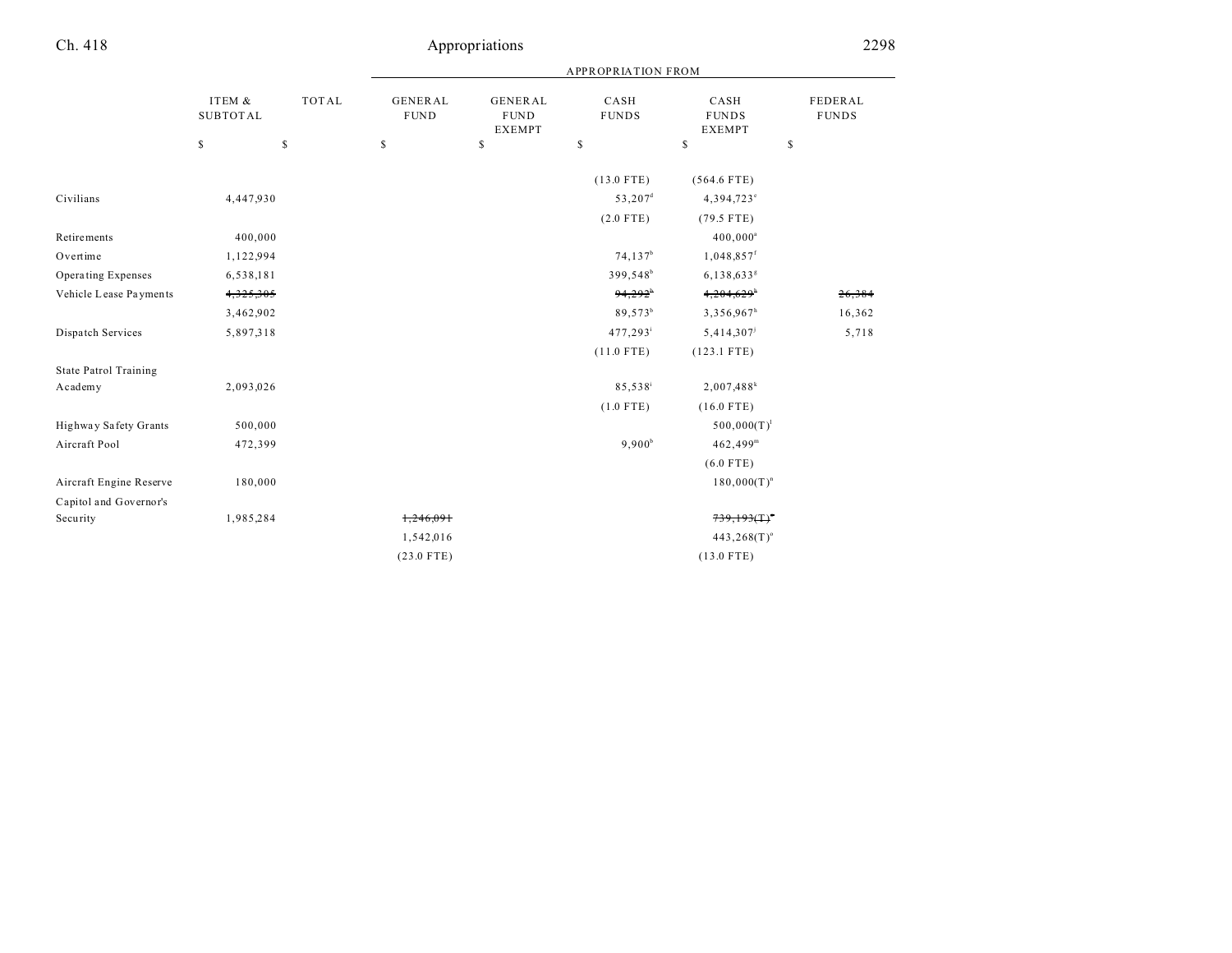| Highway Road Closure            |           |            |                      |                      |              |
|---------------------------------|-----------|------------|----------------------|----------------------|--------------|
| Fund                            | 978,546   |            | $461,041^b$          | $517,505(T)^1$       |              |
| Nuclear Materials               |           |            |                      |                      |              |
| Transportation                  | 175,279   |            | 175,279 <sup>P</sup> |                      |              |
|                                 |           |            | $(4.0$ FTE)          |                      |              |
| Hazardous Materials             |           |            |                      |                      |              |
| Routing                         | 635,555   |            | 92,350 <sup>q</sup>  | 543,205 <sup>a</sup> |              |
|                                 |           |            | $(1.5$ FTE)          | $(6.5$ FTE)          |              |
| Hazardous Materials             |           |            |                      |                      |              |
| Equipment                       | 171,000   |            |                      | $171,000^a$          |              |
| Vehicle Identification          |           |            |                      |                      |              |
| Number Inspections              | 47,666    |            | 47,666 <sup>r</sup>  |                      |              |
| Garage Operations               | 280,463   |            | 7,889 <sup>b</sup>   | $272,574(T)^s$       |              |
|                                 |           |            |                      | $(1.0$ FTE)          |              |
| Victim Assistance               | 223,529   |            |                      | $223,529(T)^t$       |              |
|                                 |           |            |                      | $(5.0$ FTE)          |              |
| Counter-drug Program            | 2,813,348 |            |                      | $2,684,347(L)^u$     | 129,001      |
|                                 |           |            |                      |                      | $(2.0$ FTE)  |
| Motor Carrier Safety and        |           |            |                      |                      |              |
| Assistance Program              |           |            |                      |                      |              |
| Grants                          | 2,300,284 |            |                      |                      | 2,300,284    |
|                                 |           |            |                      |                      | $(22.0$ FTE) |
| Federal Safety Grants           | 1,196,035 |            |                      |                      | 1,196,035    |
|                                 |           |            |                      |                      | $(3.8$ FTE)  |
| <b>Indirect Cost Assessment</b> | 5,066,571 |            | 115,287 <sup>b</sup> | 4,825,416 $v$        | 125,868      |
|                                 |           | 82,350,932 |                      |                      |              |
|                                 |           | 81,488,529 |                      |                      |              |
|                                 |           |            |                      |                      |              |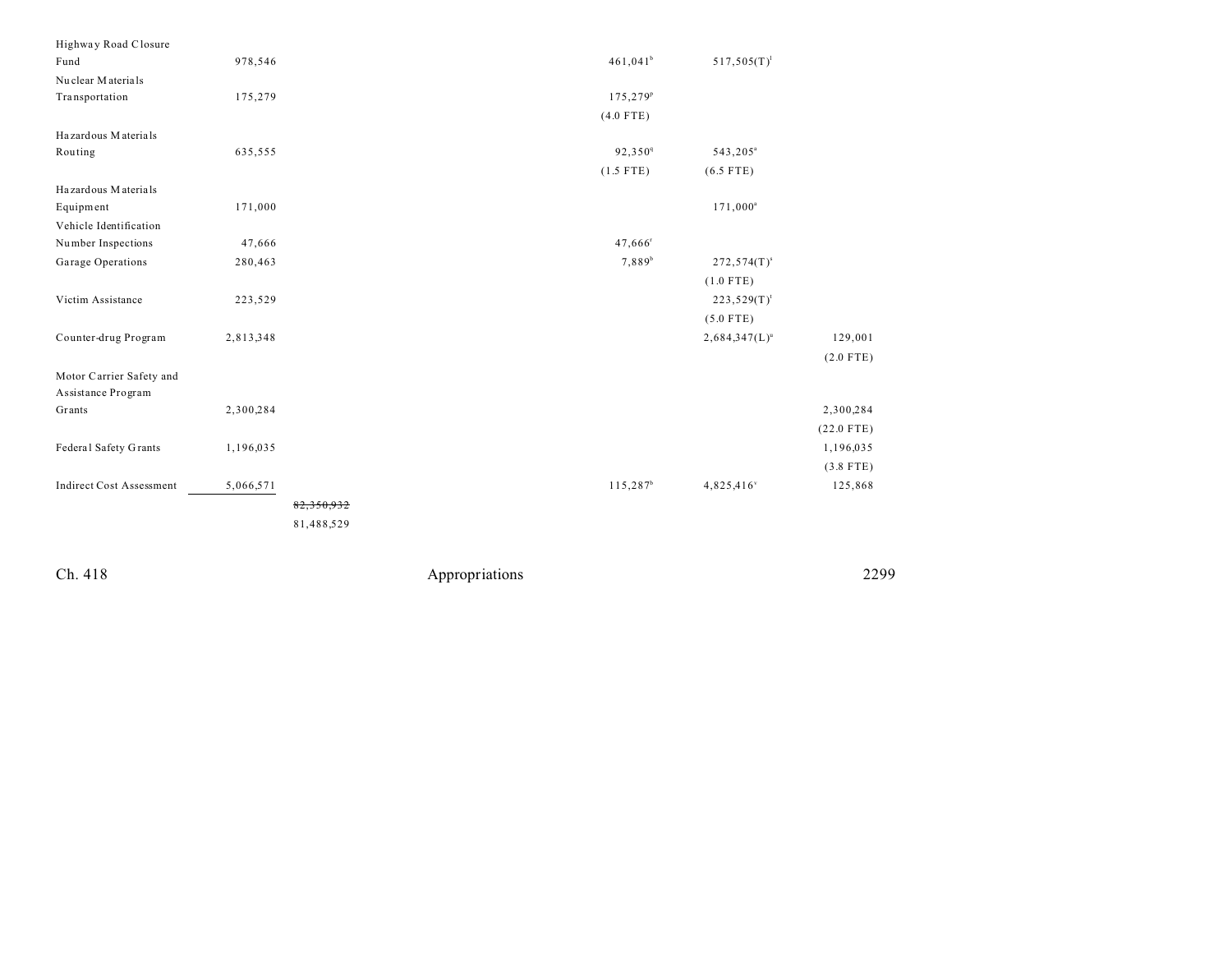## Ch. 418 2300

|          |              |                | APPROPRIATION FROM |              |               |              |  |  |
|----------|--------------|----------------|--------------------|--------------|---------------|--------------|--|--|
| ITEM &   | <b>TOTAL</b> | <b>GENERAL</b> | <b>GENERAL</b>     | CASH         | CASH          | FEDERAL      |  |  |
| SUBTOTAL |              | <b>FUND</b>    | <b>FUND</b>        | <b>FUNDS</b> | <b>FUNDS</b>  | <b>FUNDS</b> |  |  |
|          |              |                | <b>EXEMPT</b>      |              | <b>EXEMPT</b> |              |  |  |
|          |              |                |                    |              |               |              |  |  |

<sup>a</sup> These amounts shall be from the Highway Users Tax Fund.

<sup>b</sup> Of these amounts, <del>\$830,055</del> \$825,336 shall be from the E-470 Toll Road Authority, \$470,950 SHALL BE from fees for services collected from non-state agencies, \$13 3,81 0 shall be from the Vehicle Identification Number Inspection Fund pursuant to Section 42-5-204 , C.R.S., \$2,73 5 shall be from the Division of Wildlife, and \$489,312 shall be from various sources of cash funds.

<sup>c</sup> Of this amount, \$35,597,570 shall be from the Highway Users Tax Fund, \$916,323(T) shall be from Limited Gaming funds appropriated in the Department of Revenu e, and \$47 ,55 3 shall be from variou s sources of exempt cash funds.

 $^d$  Of this amount, \$29,286 shall be from the E-470 Toll Road Authority, and \$23,921 shall be from the Vehicle Identification Number Inspection Fund pursuant to Section 42-5-204, C.R.S.

e Of this amount, \$4,34 5,76 4 shall be from the Highway Users Tax Fu nd, and \$48 ,959 (T) shall be from Limited Gaming funds appropriated in the Department of Revenu e.

f Of this amount, \$1,02 3,59 5 shall be from the Highway Users Tax Fu nd, and \$25 ,262 (T) shall be from Limited Gaming funds appropriated in the Department of Revenu e.

<sup>g</sup> Of this amount, \$6,015,146 shall be from the Highway Users Tax Fund, and \$111,459(T) shall be from Limited Gaming funds appropriated in the Department of Revenu e, and \$12 ,02 8 shall be from variou s sources of exempt cash funds.

<sup>h</sup> Of this amount, <del>\$4,160,511</del> \$3,311,166 shall be from the Highway Users Tax <del>Fund</del> FUND, <del>and</del> \$44,118 SHALL BE from various sources of exempt cash <del>funds.</del> FUNDS, AND \$1,683 (T) SHALL BE FROM LIMITED GAMING FUNDS APPROPRIATED IN THE DEPARTMENT OF REVENUE.

i Of these amounts, \$380,523 shall be from user fees collected from non-state agencies, \$34,517(T) shall be from the Division of Wildlife in the Department of Natural Resources, and \$ 14 7,7 91 shall be from various sources of ca sh funds.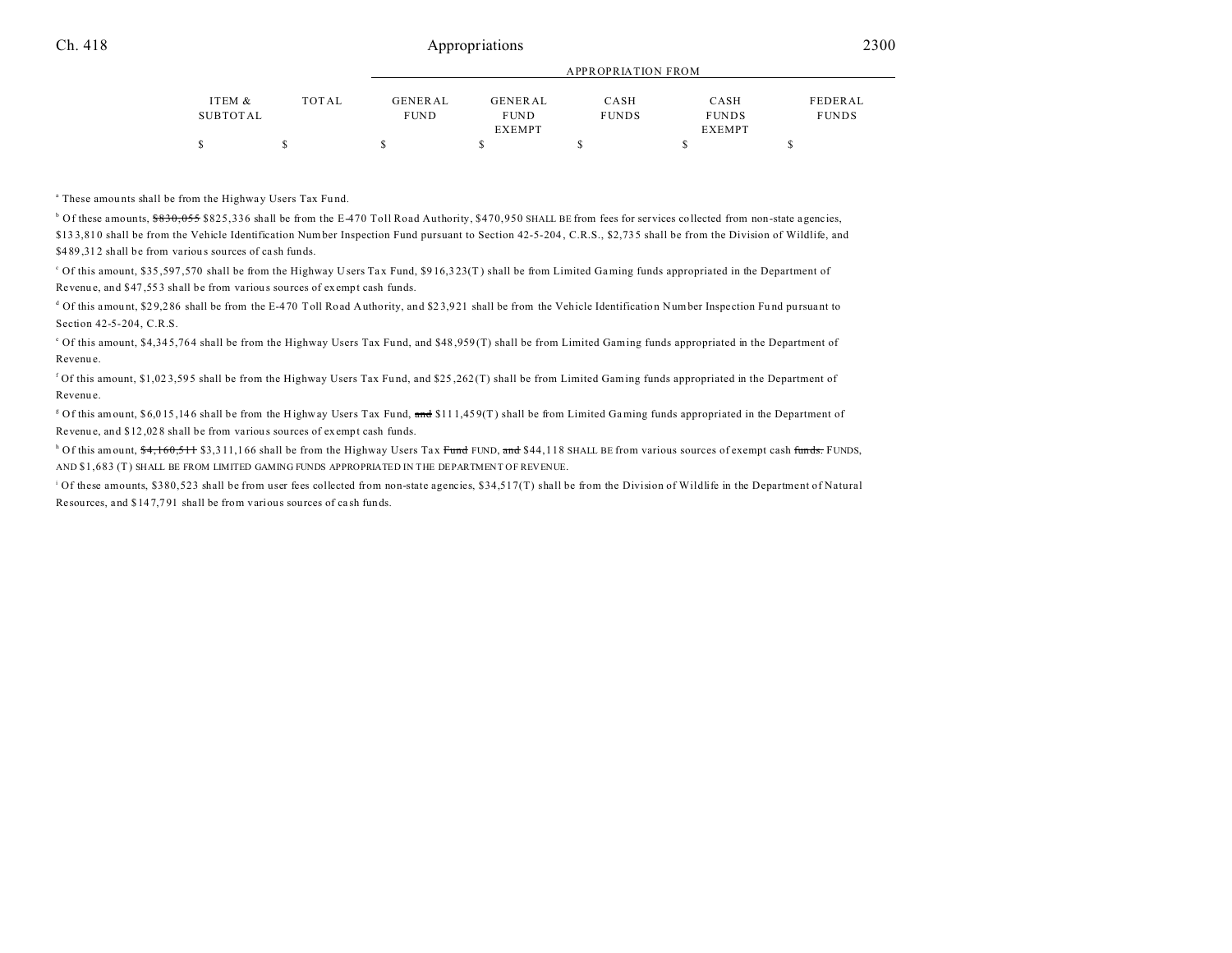j Of this amount, \$4,77 8,84 2 shall be from the Highway Users Tax Fu nd, \$22 4,43 0(T) shall be from the Department of Corrections, \$16 3,38 1(T) shall be from the Department of Tra nsportation, \$10 5,73 6(T) shall be from Limited Gaming funds appropriated in the Department of Revenue, \$44 ,647 (T) shall be from the Department of Revenue, \$17,021 (T) shall be from the Department of Natural Resources, \$5,8 39(T ) shall be from the Department of Higher Educa tion (Adams State College), \$61(T) shall be from the Department of Public Safety (Colorado Bureau of Investigation), \$21(T) shall be from the Department of Agriculture, and \$74,329 SHALL BE from various sources of exempt cash funds.

 $k$  Of this amount, \$1,546,363 shall be from the Highway Users Tax Fund, and \$461,125 (T) shall be from user fees collected from other state agencies.

<sup>1</sup> These amounts shall be from the Department of Transportation.

" Of this amount, \$288,407 shall be from the Highway Users Tax Fund, and \$174,092(T) shall be from user fees collected from other state agencies.

<sup>n</sup> This amount shall be from reserves in the Aircraft Engine Reserve Fund.

<sup>o</sup> Of this amount, \$<del>295,925 shall be from indirect cost recoveries,</del> \$247,592 shall be from the capitol complex leased space rent proceeds transferred from the Department of Personnel, and \$1 95 ,67 6 sha ll be from the Legislative D epartment.

<sup>P</sup> This amount shall be from the Nuclear Materials Transportation Fund pursuant to Section 42-20-511, C.R.S.

<sup>q</sup> This amount shall be from the Hazardous Materials Safety Fund pursuant to Section 42-20-107, C.R.S.

r This amount shall be from the Vehicle Identification Number Inspection Fund pursuant to Section 42-5-204, C.R.S.

s This amount shall be from u ser fees collected from other state agencies.

This amount shall be from the Victims Assistance and Law Enforcement Fund appropriated in the Department of Public Safety, Division of Criminal Justice.

u This amount shall be from local governments for the purchase of counter-drug equipment from the federal government pursuant to Title 10, Chapter 18, Section 381 U.S.C., and shall be classified as exempt pursuant to Section 24-77-102(1), C.R.S.

v Of this amount, \$4,66 2,28 4 shall be from the Highway Users Tax FUND, \$57 ,261 (T) shall be from user agencies for dispatch services, and \$1 05,8 71 shall be from variou s sources of exempt cash funds.

#### **(3) OFFICE OF PREPAREDNESS, SECURITY AND FIRE SAFETY**

| Personal Services  | 358,046            | 84,194      | $163,887^{\circ}$ | $109,965(T)^{b}$          |         |
|--------------------|--------------------|-------------|-------------------|---------------------------|---------|
|                    |                    | $(1.0$ FTE) | $(3.0$ FTE)       | $(2.0$ FTE)               |         |
| Operating Expenses | 167,362            | 7,677       | $144,514^a$       | $15,171($ T) <sup>b</sup> |         |
|                    | 176,298            |             |                   | $24,107(T)$ <sup>b</sup>  |         |
| Federal Grants     | <del>925,256</del> |             |                   |                           | 925,256 |

| 2301<br>Appropriations |
|------------------------|
|                        |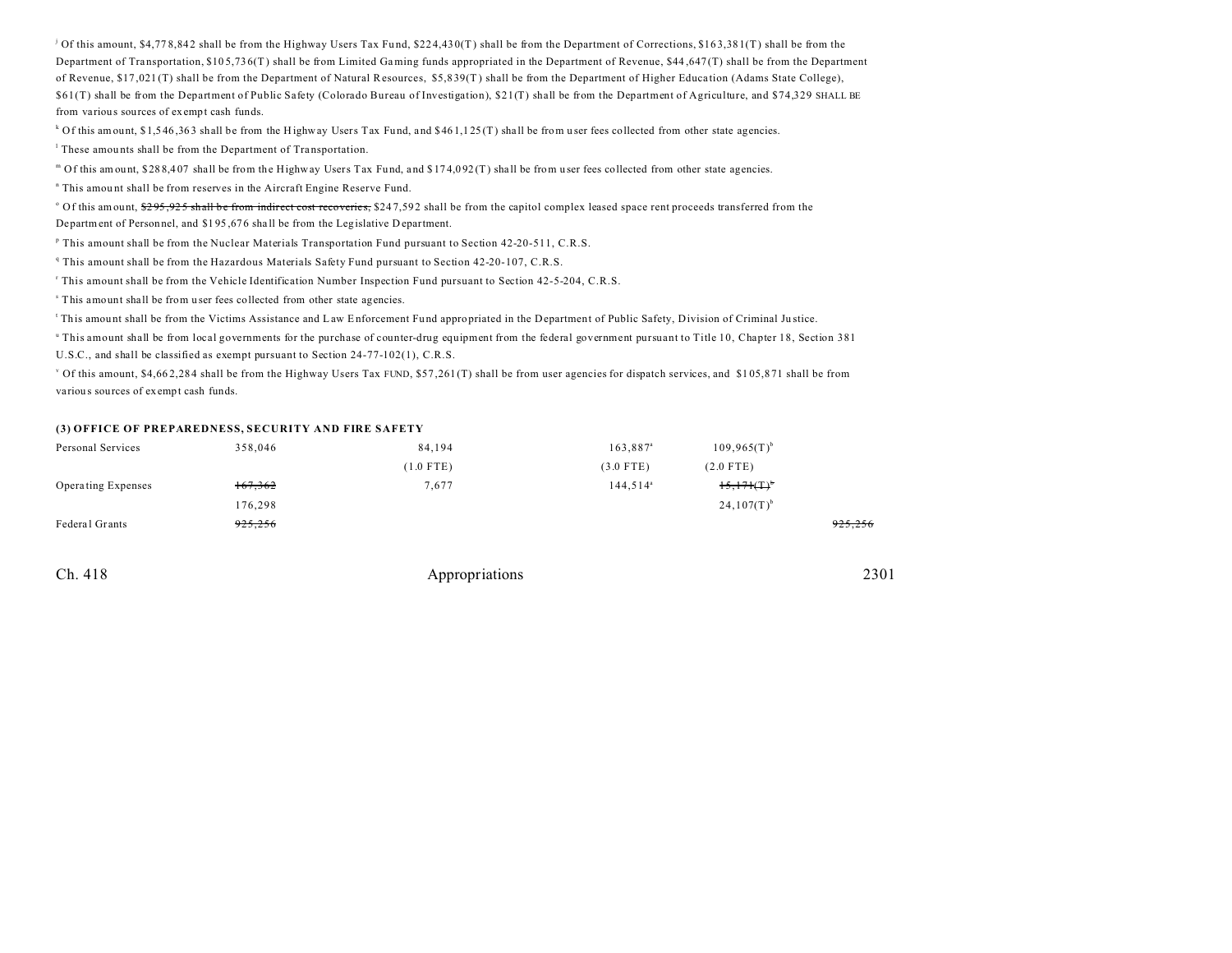#### APPROPRIATION FROM ITEM & SUBTOT AL TOT AL GENER AL FUND GENER AL FUND EXEMPT CASH FUNDS CASH FUNDS EXEMPT FEDERAL FUNDS  $\begin{array}{ccccccccccc} \texttt{S} & \texttt{S} & \texttt{S} & \texttt{S} & \texttt{S} & \texttt{S} & \texttt{S} & \texttt{S} & \texttt{S} & \texttt{S} & \texttt{S} & \texttt{S} & \texttt{S} & \texttt{S} & \texttt{S} & \texttt{S} & \texttt{S} & \texttt{S} & \texttt{S} & \texttt{S} & \texttt{S} & \texttt{S} & \texttt{S} & \texttt{S} & \texttt{S} & \texttt{S} & \texttt{S} & \texttt{S} & \texttt{S} & \texttt{S} & \$ Ch. 418 Appropriations 2302 777,681 777,681  $(6.5$  FTE) (4.5 FTE) Indirect Cost Assessment  $\frac{26,741}{26,741}$  15,933<sup>a</sup>  $10,808(T)^{b}$ 174,316 147,575 1,477,405

1,486,341

" These amounts shall be from the Firefighter and First Responder Certification Fund, the Fire Service Education and Training Fund, the Hazardous Materials Responder Voluntary Certification Fund, the Fire Suppression Cash Fund, the Fireworks Licensing Cash Fund, and other sources of cash funds pursuant to Section 24-33.5-1203, C.R.S.

<sup>b</sup> These amounts OF THESE AMOUNTS, \$13 5,944 shall be from Limited Gaming Fund FUNDS appropriated in the D epartment of Revenue. REVENUE AND \$8,936 SHALL BE FROM INDIRECT COST RECOVERIES.

## **(4) DIVISION OF CRIMINAL JUSTICE<sup>4</sup>**

| (A) Administration               |           |              |                       |                  |             |
|----------------------------------|-----------|--------------|-----------------------|------------------|-------------|
| Personal Services <sup>170</sup> | 2,081,230 | 788,339      | 353,583 <sup>ª</sup>  | $503,229^b$      | 436,079     |
|                                  | 2,064,472 |              |                       |                  | 419,321     |
|                                  |           | $(14.5$ FTE) | $(5.6$ FTE)           | $(5.9$ FTE)      | $(7.5$ FTE) |
| Operating Expenses               | 217,296   | 108,692      | $26,037$ <sup>a</sup> | $43.141^{\circ}$ | 39,426      |
| <b>SICK AND ANNUAL LEAVE</b>     |           |              |                       |                  |             |
| <b>PAYOUTS</b>                   | 16,758    |              |                       | $16,758(T)^e$    |             |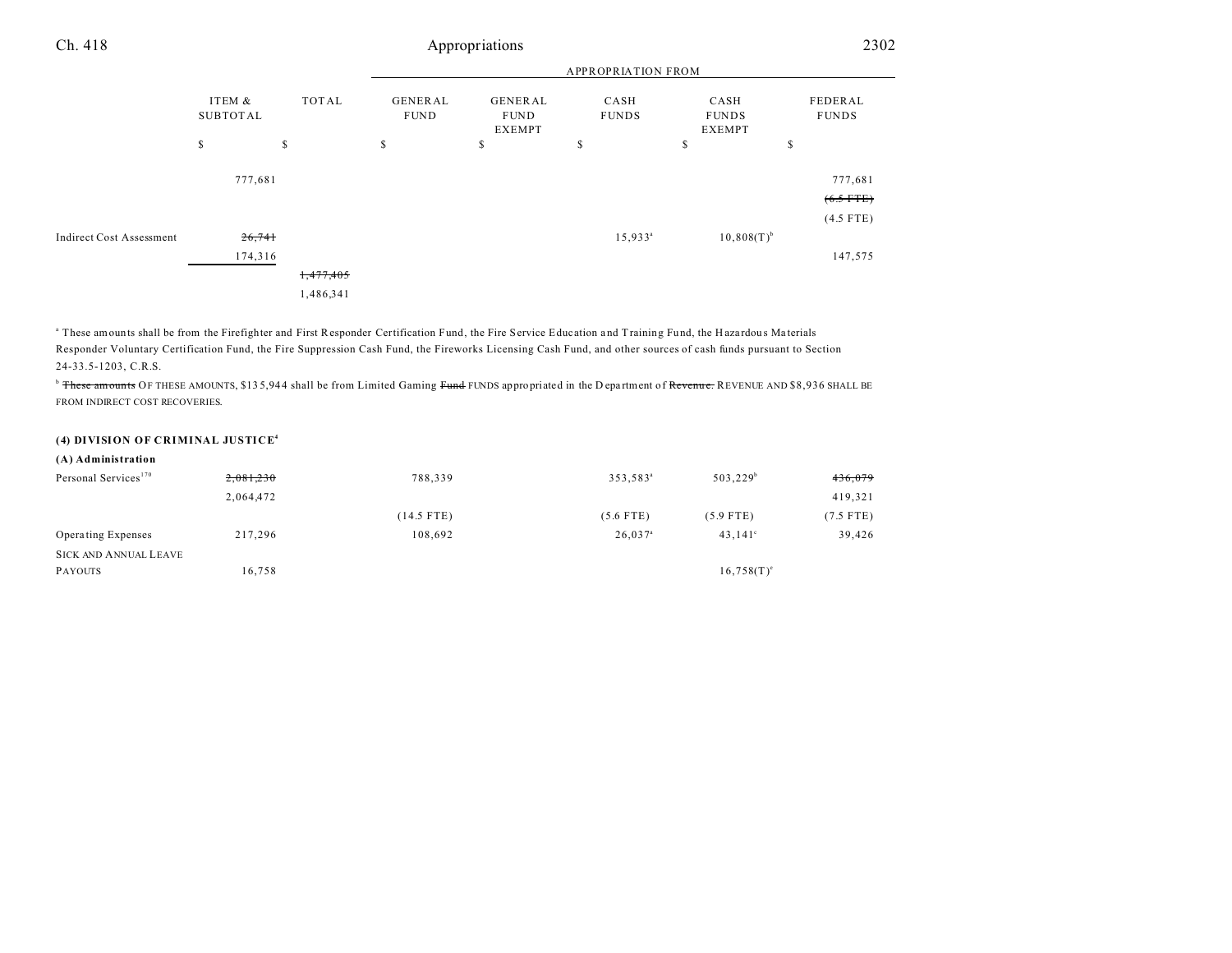| 748,941<br><b>Indirect Cost Assessment</b> | $34,027$ <sup>a</sup> | 5,085 $^{d}$ | 709,829 |
|--------------------------------------------|-----------------------|--------------|---------|
| 772,368                                    |                       |              | 733,256 |
| 3,047,467                                  |                       |              |         |
| 3,070,894                                  |                       |              |         |

a These amounts shall be from the Victim Assistance and Law Enforcement Fund pursuant to Section 24-33.5-506, C.R.S.

 $^{\text{b}}$  Of this amount, \$438,588(T) shall be from indirect cost recoveries, and \$64,641 shall be from reserves in the Drug Offender Surcharge Fund pursuant to Section 18-19-103, C.R.S.

Of this amount, \$35,451(T) shall be from indirect cost recoveries, and \$7,690 shall be from reserves in the Drug Offender Surcharge Fund pursuant to Section 18-19-103, C.R.S.

d This amount shall be from reserves in the Drug Offender Surcharge Fund pursuant to Section 18-19-103, C.R.S.

e THIS AMOUNT SHALL BE FROM INDIRECT COST RECOVERIES.

#### **(B) Victims Assistance**

| Federal Victims                 |            |                      |  |
|---------------------------------|------------|----------------------|--|
| Assistance and                  |            |                      |  |
| Compensation Grants             | 10,920,517 | 10,920,517           |  |
| <b>State Victims Assistance</b> |            |                      |  |
| and Law Enforcement             |            |                      |  |
| Program <sup>171, 172</sup>     | 879,178    | 879,178 <sup>a</sup> |  |
|                                 | 11,799,695 |                      |  |

a This amount shall be from the Victims Assistance and Law Enforcement Fund pursuant to Section 24-33.5-506, C.R.S.

## **(C) Juvenile Justice and Delinquency Prevention**

| Juvenile Justice |           |           |
|------------------|-----------|-----------|
| Disbursements    | 1,192,733 | 1,192,733 |
|                  |           |           |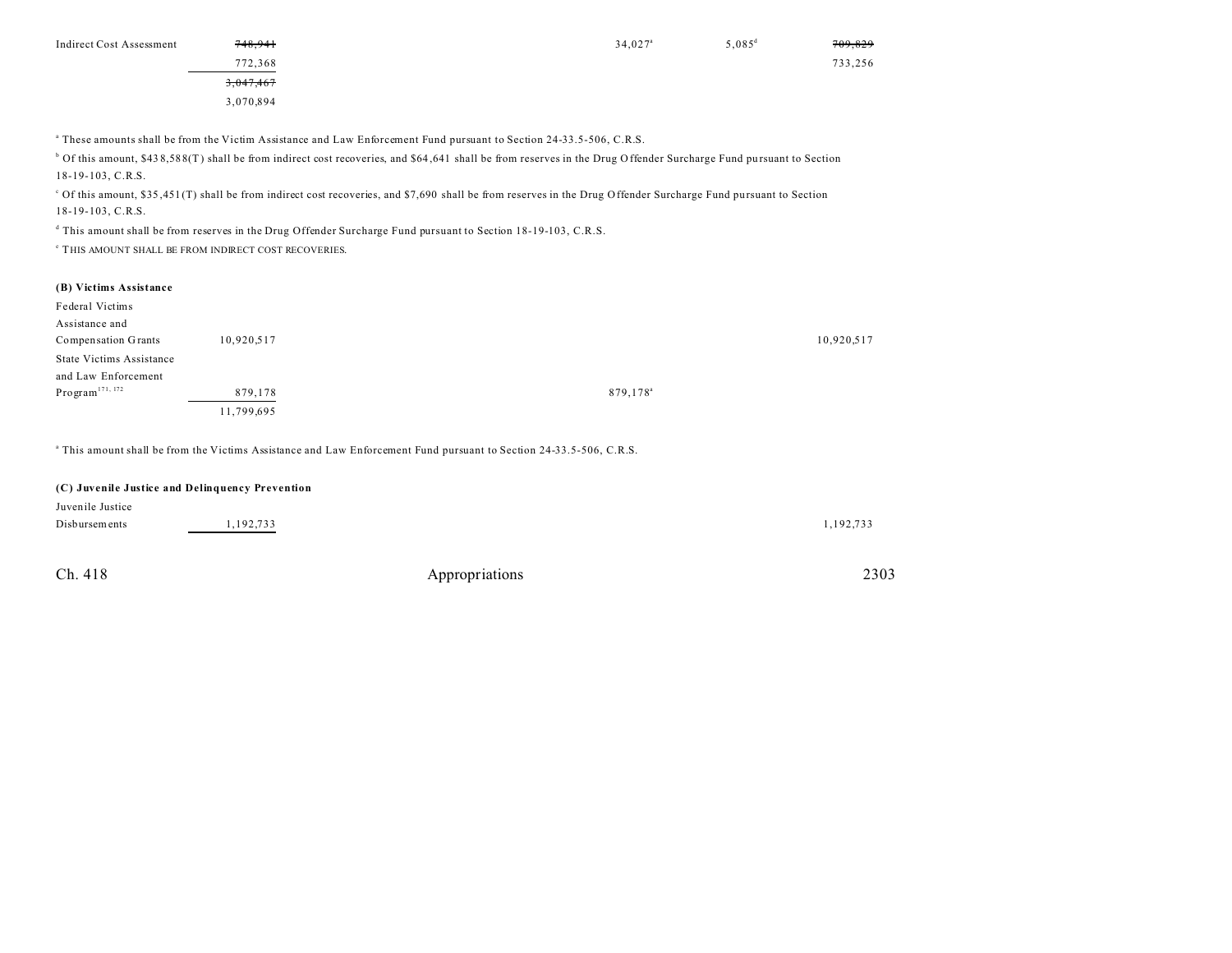| Ch. 418                                                                                                                                                                                                                                                                                                                                                                       |                           |              | Appropriations                |                                                |                           | 2304                                  |                                |
|-------------------------------------------------------------------------------------------------------------------------------------------------------------------------------------------------------------------------------------------------------------------------------------------------------------------------------------------------------------------------------|---------------------------|--------------|-------------------------------|------------------------------------------------|---------------------------|---------------------------------------|--------------------------------|
|                                                                                                                                                                                                                                                                                                                                                                               |                           |              |                               |                                                | <b>APPROPRIATION FROM</b> |                                       |                                |
|                                                                                                                                                                                                                                                                                                                                                                               | ITEM &<br><b>SUBTOTAL</b> | <b>TOTAL</b> | <b>GENERAL</b><br><b>FUND</b> | <b>GENERAL</b><br><b>FUND</b><br><b>EXEMPT</b> | CASH<br><b>FUNDS</b>      | CASH<br><b>FUNDS</b><br><b>EXEMPT</b> | <b>FEDERAL</b><br><b>FUNDS</b> |
|                                                                                                                                                                                                                                                                                                                                                                               | \$                        | $\mathbb S$  | \$                            | \$                                             | \$                        | \$                                    | \$                             |
|                                                                                                                                                                                                                                                                                                                                                                               | 1,192,733                 |              |                               |                                                |                           |                                       |                                |
| (D) Community Corrections <sup>172</sup>                                                                                                                                                                                                                                                                                                                                      |                           |              |                               |                                                |                           |                                       |                                |
| (D) Community Corrections <sup>173, 173a</sup>                                                                                                                                                                                                                                                                                                                                |                           |              |                               |                                                |                           |                                       |                                |
| <b>Community Corrections</b>                                                                                                                                                                                                                                                                                                                                                  |                           |              |                               |                                                |                           |                                       |                                |
| Boards Administration                                                                                                                                                                                                                                                                                                                                                         | 1,343,785                 |              | 1,343,785                     |                                                |                           |                                       |                                |
| <b>Transition Programs</b><br>including standard<br>residential services at an<br>average rate of \$34.70 per<br>day per offender, and<br>specialized substance<br>abuse treatment at an<br>average rate of \$51.05 per<br>day per offender<br>Diversion Programs<br>including standard<br>residential services at an<br>average rate of \$34.70 per<br>day per offender, and | 16,634,114                |              | 16,634,114                    |                                                |                           |                                       |                                |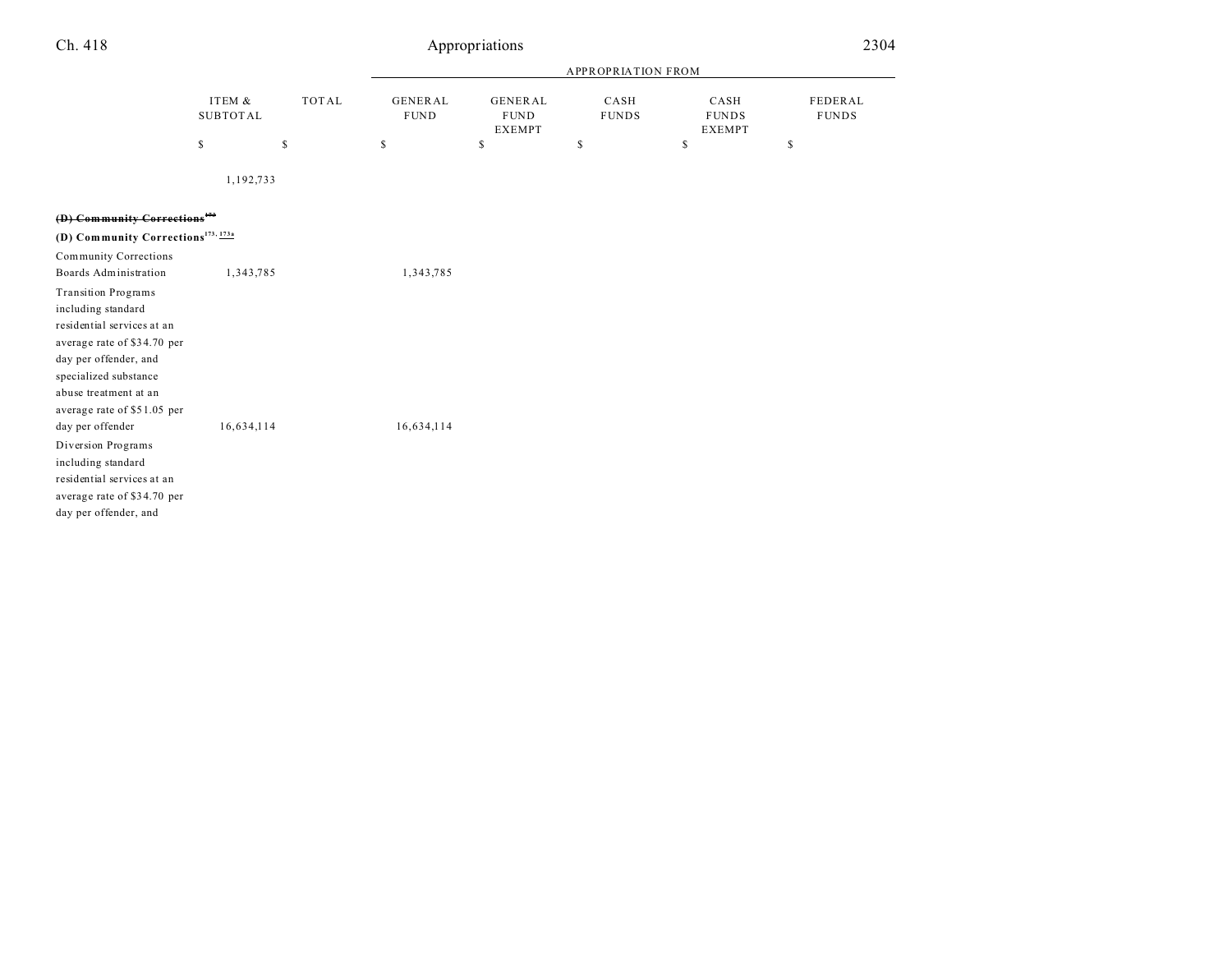| standard nonresidential     |            |            |                      |
|-----------------------------|------------|------------|----------------------|
| services at an average rate |            |            |                      |
| of \$4.71 per day per       |            |            |                      |
| offender                    | 17,754,294 | 17,754,294 |                      |
| <b>Transitional Mental</b>  |            |            |                      |
| Health Bed Differential     | 222,235    | 222,235    |                      |
| Specialized Services        | 55,000     | 55,000     |                      |
| Day Reporting Center        | 284,382    | 284,382    |                      |
| Substance Abuse             |            |            |                      |
| Treatment Program           | 533,686    |            | 533,686 <sup>a</sup> |
|                             | 36,827,496 |            |                      |

a This amount shall be from the Drug Offender Surcharge Fund pursuant to Section 18-19-103, C.R.S.

| State and Local Crime    |           |             |                      |               |
|--------------------------|-----------|-------------|----------------------|---------------|
| Control and System       |           |             |                      |               |
| Improvement Grants       | 9,900,747 |             |                      | 9,900,747     |
| Sex Offender Surcharge   |           |             |                      |               |
| Fund Program             | 152,640   |             | 152,640 <sup>a</sup> |               |
|                          |           |             | $(1.5$ FTE)          |               |
| Sex Offender Supervision | 277,194   | 277,194     |                      |               |
|                          |           | $(3.2$ FTE) |                      |               |
| Animal Cruelty           | 2,000     |             | $2,000^b$            |               |
| Colorado Regional and    |           |             |                      |               |
| Community Policing       |           |             |                      |               |
| Institute                | 61,390    |             |                      | $61,390(T)^c$ |
|                          |           |             |                      |               |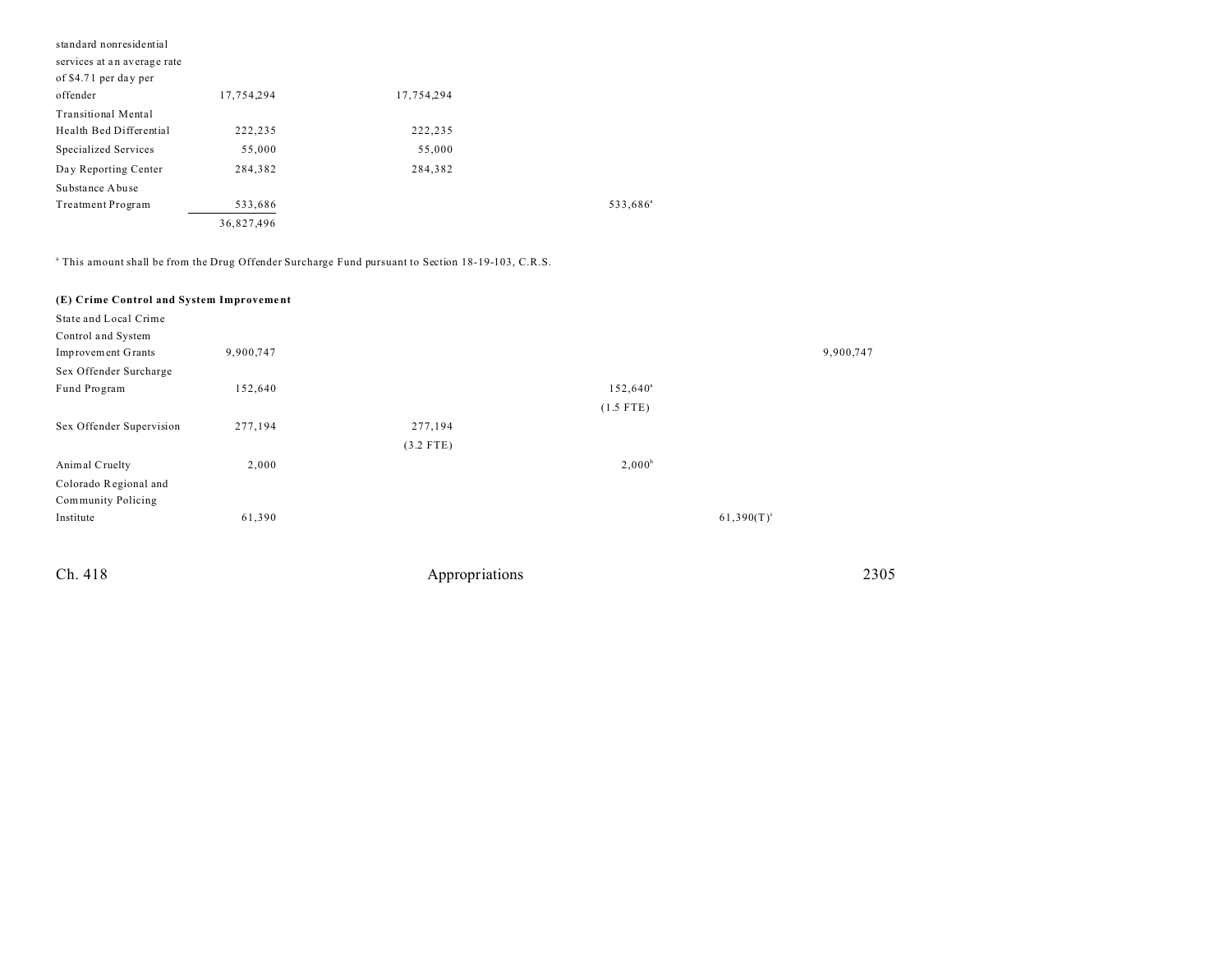| Ch. 418        |                    |       |                               | Appropriations                                 |                      |                                | 2306                       |
|----------------|--------------------|-------|-------------------------------|------------------------------------------------|----------------------|--------------------------------|----------------------------|
|                |                    |       |                               | <b>APPROPRIATION FROM</b>                      |                      |                                |                            |
|                | ITEM &<br>SUBTOTAL | TOTAL | <b>GENERAL</b><br><b>FUND</b> | <b>GENERAL</b><br><b>FUND</b><br><b>EXEMPT</b> | CASH<br><b>FUNDS</b> | CASH<br><b>FUNDS</b><br>EXEMPT | FEDERAL<br><b>FUNDS</b>    |
|                | S                  | s     | S                             | \$                                             | \$                   | \$                             | \$                         |
| Federal Grants | 13,772,566         |       |                               |                                                |                      |                                | 13,772,566<br>$(28.0$ FTE) |
|                | 24,166,537         |       |                               |                                                |                      |                                |                            |

This amount shall be from the Sex Offender Surcharge Fund pursuant to Section 18-21-103, C.R.S.

<sup>b</sup> This amount shall be from reserves in the Animal Cruelty Prevention Fund pursuant to Section 18-9-201.7, C.R.S.

This amount shall be transferred from custodial funds administered by the P.O.S.T. Board in the Department of Law.

## 77,033,928 77,057,355

### **(5) COLORADO BUREAU OF INVESTIGATION**

| (A) Administration              |         |             |                      |                          |             |
|---------------------------------|---------|-------------|----------------------|--------------------------|-------------|
| Personal Services               | 304,200 | 250,177     | 54,023 <sup>a</sup>  |                          |             |
|                                 |         | $(3.0$ FTE) | $(1.0$ FTE)          |                          |             |
| Operating Expenses              | 18,358  | 12,756      | $5,602$ <sup>a</sup> |                          |             |
| Vehicle Lease Payments          | 212,774 | 183,858     |                      | $19.916(T)^{b}$          | 9,000       |
|                                 | 207,348 | 177,708     |                      | $21,676(T)$ <sup>b</sup> | 7,964       |
| Federal Grants                  | 824,906 |             |                      |                          | 824,906     |
|                                 |         |             |                      |                          | $(3.0$ FTE) |
| <b>Indirect Cost Assessment</b> | 200,024 |             | $118,735^{\circ}$    | $81,289^{\rm d}$         |             |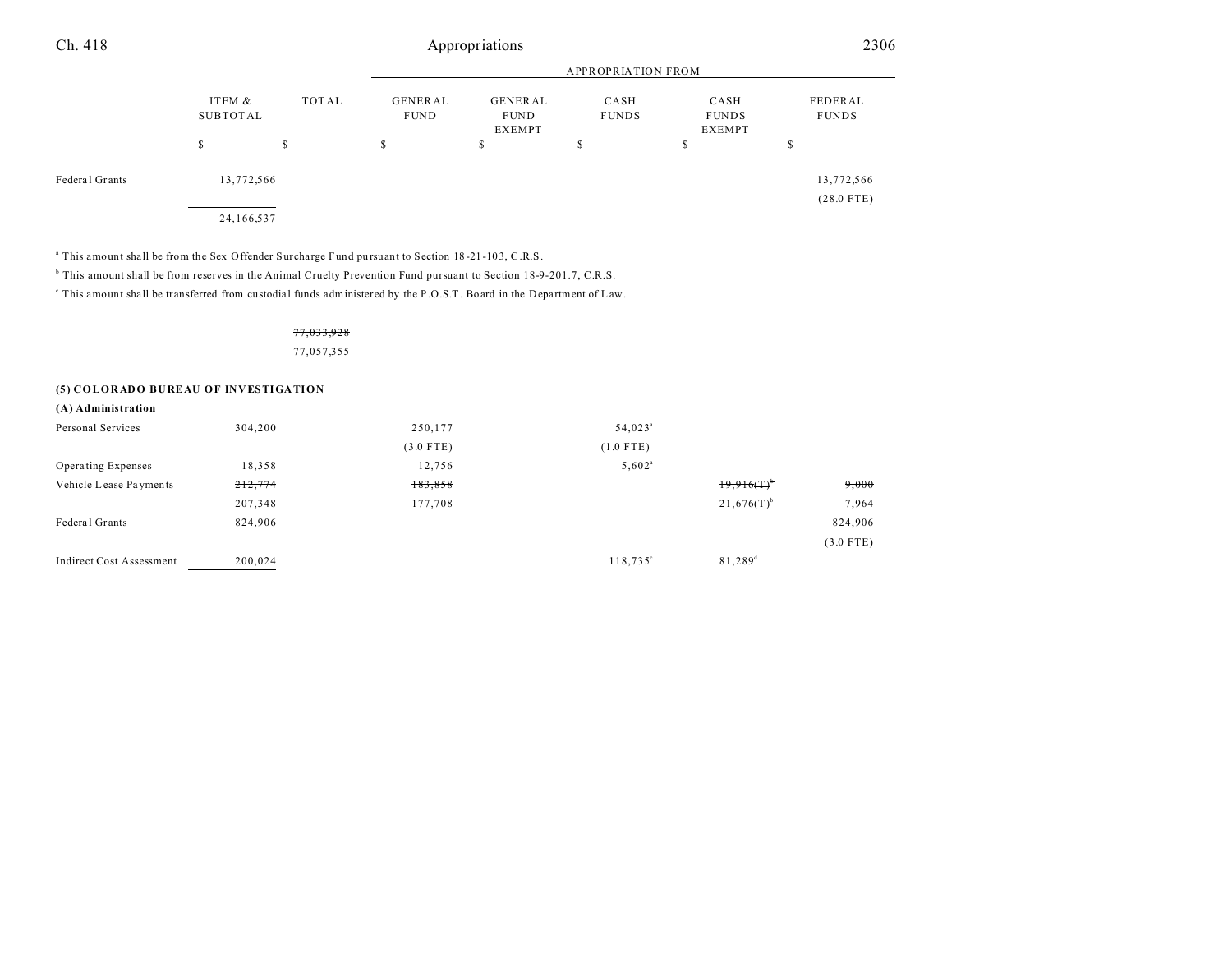#### 1,560,262

1,554,836

a These amounts shall be from fingerprint a nd name check processing fees for services collected from non-state a gencies.

<sup>b</sup> This amount shall be from Limited Gaming funds appropriated in the Department of Revenue.

c This amount shall be from various sources of ca sh funds.

d This amount shall be from various sources of exempt cash funds.

#### **(B) Colorado Crime Information Center (CCIC) 8**

(1) CCIC Program

| Support            |         |              |                  |                 |        |
|--------------------|---------|--------------|------------------|-----------------|--------|
| Personal Services  | 744,976 | 694,775      | 50,201           |                 |        |
|                    |         | $(13.8$ FTE) | $(1.2$ FTE)      |                 |        |
| Operating Expenses | 200,853 | 120,866      | $46,194^{\circ}$ | $19.933(T)^{b}$ | 13,860 |
|                    | 945,829 |              |                  |                 |        |

<sup>a</sup> This amount shall be from fees for services collected from non-state agencies.

<sup>b</sup> This amount shall be from fees for services collected from other state agencies.

| Ch. 418              |           | Appropriations |                          |                             | 2307 |
|----------------------|-----------|----------------|--------------------------|-----------------------------|------|
|                      | 6,162,974 |                |                          |                             |      |
| Equipment            | 440,403   |                | $240,403^{\circ}$        | $200,000(T)^{b}$            |      |
| Lease/Lease Purchase |           |                |                          |                             |      |
| Operating Expenses   | 3,251,934 | 244,011        | $1,615,829$ <sup>a</sup> | $1,392,094(T)$ <sup>b</sup> |      |
|                      |           | $(22.3$ FTE)   | $(20.2$ FTE)             | $(4.6$ FTE)                 |      |
| Personal Services    | 2,470,637 | 1,022,427      | 1,157,732 <sup>a</sup>   | $290,478(T)^{b}$            |      |
| (2) Identification   |           |                |                          |                             |      |
|                      |           |                |                          |                             |      |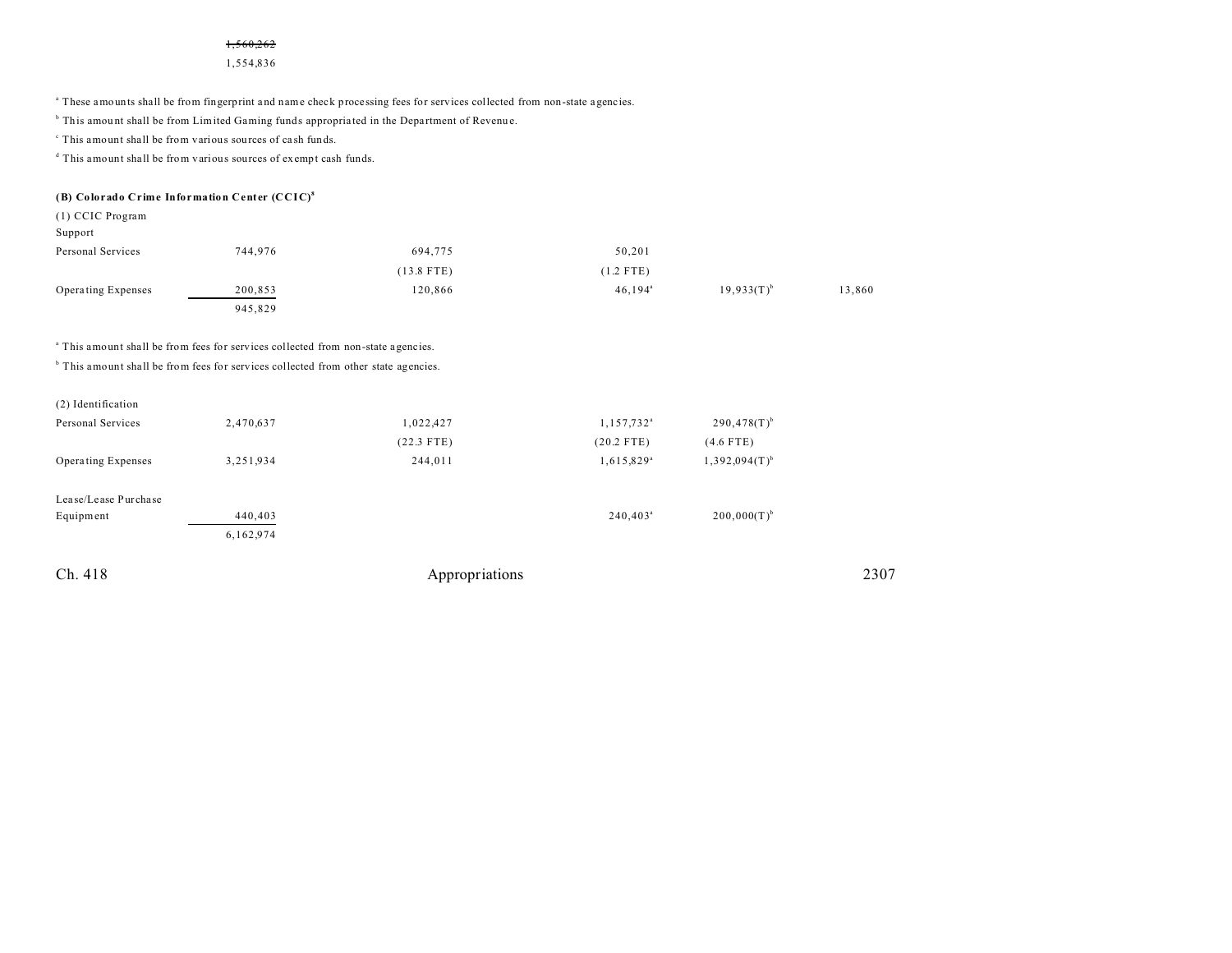## Ch. 418 Appropriations 2308

|          |       |             | APPROPRIATION FROM |              |               |              |  |
|----------|-------|-------------|--------------------|--------------|---------------|--------------|--|
| ITEM &   | TOTAL | GENERAL     | GENERAL            | CASH         | CASH          | FEDERAL      |  |
| SUBTOTAL |       | <b>FUND</b> | <b>FUND</b>        | <b>FUNDS</b> | <b>FUNDS</b>  | <b>FUNDS</b> |  |
|          |       |             | <b>EXEMPT</b>      |              | <b>EXEMPT</b> |              |  |
| S        |       |             |                    |              |               |              |  |

<sup>a</sup> These amounts shall be from fingerprint and name check processing fees for services collected from non-state agencies.

<sup>b</sup> These amounts shall be from fingerprint and name check processing fees for services collected from other state agencies.

| (3) Information Technology |           |              |                       |                  |
|----------------------------|-----------|--------------|-----------------------|------------------|
| Personal Services          | 1,102,532 | 1,055,735    | $46.797$ <sup>a</sup> |                  |
|                            |           | $(16.0$ FTE) | $(1.0$ FTE)           |                  |
| Operating Expenses         | 1,292,138 | 646,406      | 630.220 <sup>b</sup>  | $15,512^{\circ}$ |
|                            | 2,394,670 |              |                       |                  |

a This amount shall be from fees collected from the Sex Offender Registry pursuant to Section 16 -22 -11 0(7), C.R.S.

<sup>b</sup> Of this amount, \$584,409 shall be from fingerprint and name check processing fees for services collected from non-state agencies and \$45,811 shall be from fees collected from the Sex Offender Registry pursuant to Section 16-22-110(7), C.R.S.

c This amount shall be from VARIOUS exempt sou rces of ca sh funds.

### **(C) Laboratory Services**

| Personal Services         | 4,126,034 | 4,126,034    |                 |
|---------------------------|-----------|--------------|-----------------|
|                           |           | $(58.5$ FTE) |                 |
| <b>Operating Expenses</b> | 1,328,960 | 1,295,794    | $33,166(T)^{a}$ |
| Lease/Lease Purchase      |           |              |                 |
| Equipment                 | 157,386   | 157,386      |                 |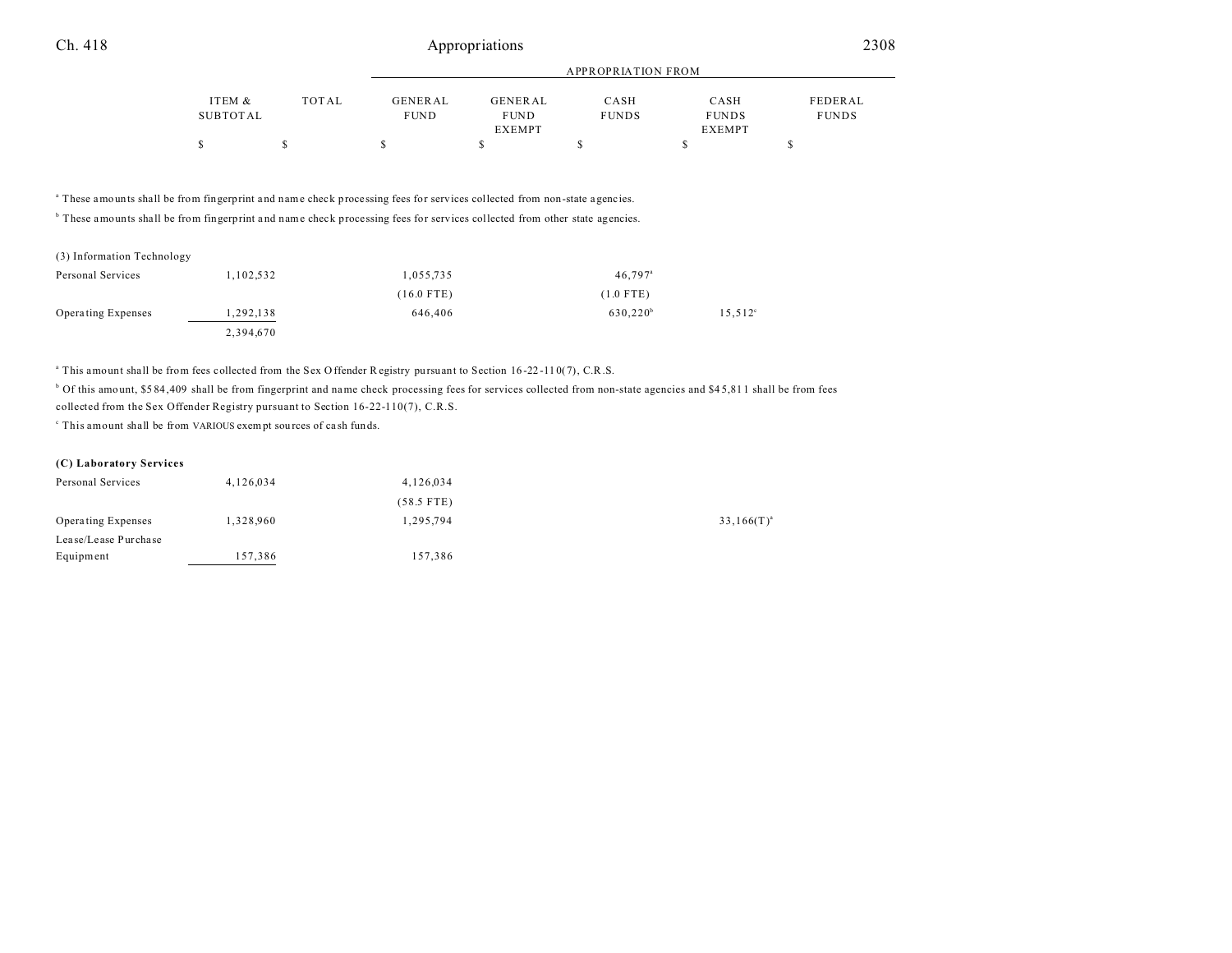## 5,612,380

a Of this amount, \$18,328 shall be from the Victims Assistance and Law Enforcement Fund appropriated in the Department of Public Safety, Division of Criminal Justice, and \$1 4,83 8 shall be from the Offender Identification Fund.

|  | (D) Investigative Services <sup>174</sup> |  |
|--|-------------------------------------------|--|
|--|-------------------------------------------|--|

| Personal Services  | 2.659.365 | 2.046.635    | $612,730(T)^{a}$ |
|--------------------|-----------|--------------|------------------|
|                    |           | $(26.0$ FTE) | $(7.0$ FTE)      |
| Operating Expenses | 211,249   | 160.232      | $51,017(T)^{a}$  |
|                    | 2,870,614 |              |                  |

a These amou nts shall be from Limited G aming funds appropriated in the Department of Revenue.

### **(E) State Point of C ontact - N ational Instant Criminal Background Check Pr ogr am**

| Personal Services         | 1.000.383 | 1.000.383    |
|---------------------------|-----------|--------------|
|                           |           | $(22.0$ FTE) |
| <b>Operating Expenses</b> | 344,057   | 344.057      |
|                           | 1.344.440 |              |

## 20,891,169 20,885,743

## **TOTALS PART XVII**

| (PUBLIC SAFETY) <sup>2, 3</sup> | \$196,390,832 | \$54,726,129 | \$9,474,947    | \$89.008.476"             | \$43,181,280 |
|---------------------------------|---------------|--------------|----------------|---------------------------|--------------|
|                                 | \$195,687,220 | \$54,718,733 | $$9.487.010^b$ | \$88,309,739 <sup>a</sup> | \$43.171.738 |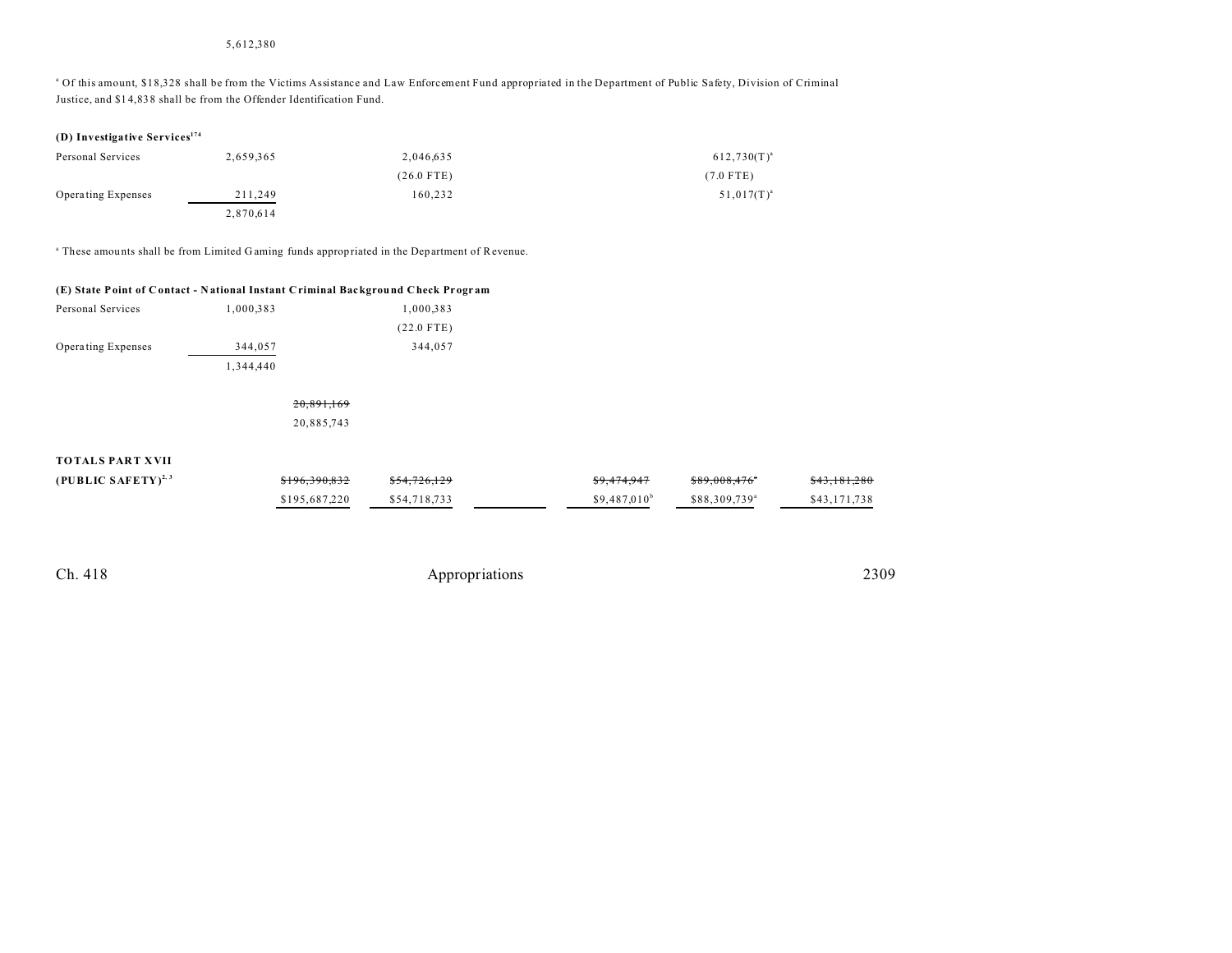## Ch. 418 2310

 $^{\circ}$  Of this amount,  $$13,923,644$  \$13,743,977 contains a (T) notation, \$2,684,347 CONTAINS AN (L) NOTATION, and  $$71,928,147$  \$71,113,744 is from the Highway Users Tax Fund pursuant to Section 43-4-201(3)(a), C.R.S.  $b$  OF THIS AMOUNT, \$34,517 CONTAINS A (T) NOTATION.

**FOOTNOTES** -- The following statements are referenced to the numbered footnotes throughout section 2.

2 (Governor lined through this provision. See L. 20 03 , p. 355 1.)

3 All Departments, T otals -- The General Assembly requ ests that copies of all reports requested in other footnotes contained in this act be delivered to the Joint Bu dget Com mittee and the majority and minority leadership in each house of the General Assembly. Each principal department of the state shall produce its rules in an electronic format that is suitable for public access through electronic means. Such rules in such format shall be submitted to the Office of Legislative Legal Services for publishing on the Internet. It is the intent of the G eneral Assembly that this be done within existing resou rces.

### 4 (Governor lined through this provision. See L. 20 03 , p. 355 1.)

8 Department of Corrections, Support Services, Information Systems Subprogram; Department of Human Services, Office of Information Technology Services; and Division of Youth Corrections; Judicial Department, Courts Administration, Integrated Information Services; Department of Public Safety, Executive Director's Office, Special Programs, Colorado Integrated Criminal Justice Information System (CICJIS); and Colorado Bureau of Investigation, Colorado Crime Information Center (CCIC) -- The D epartment of Corrections, the Department of Human Services, the Ju dicial D epartment, the Department of Public Safety, and the Colorado District Attorney's Council are requested to develop an update of a plan for consistent policies among all of the agencies for providing public access to criminal history information. The plan should address, but should not be limited to: (1) The pros and cons of bulk distributions of electronic criminal history data to private companies; (2) an update on the success of the Internet access to criminal records initiative; and (3) a uniform fee schedule for providing criminal history information to the public that will be applied in a consistent manner by each of the justice agencies and that will include recovery of a reasonable portion of the costs associated with building and maintaining the information systems of the justice agencies pursuant to Section 24-72-205 (4), C.R.S. The Department of Public Safety is requested to coordinate a report from said agencies to the Joint Budget Committee and the Judiciary Committees of the Senate and House of Representatives by September 1, 2003, summarizing the public access plan and proposing any legislative changes that may be needed to implement the plan.